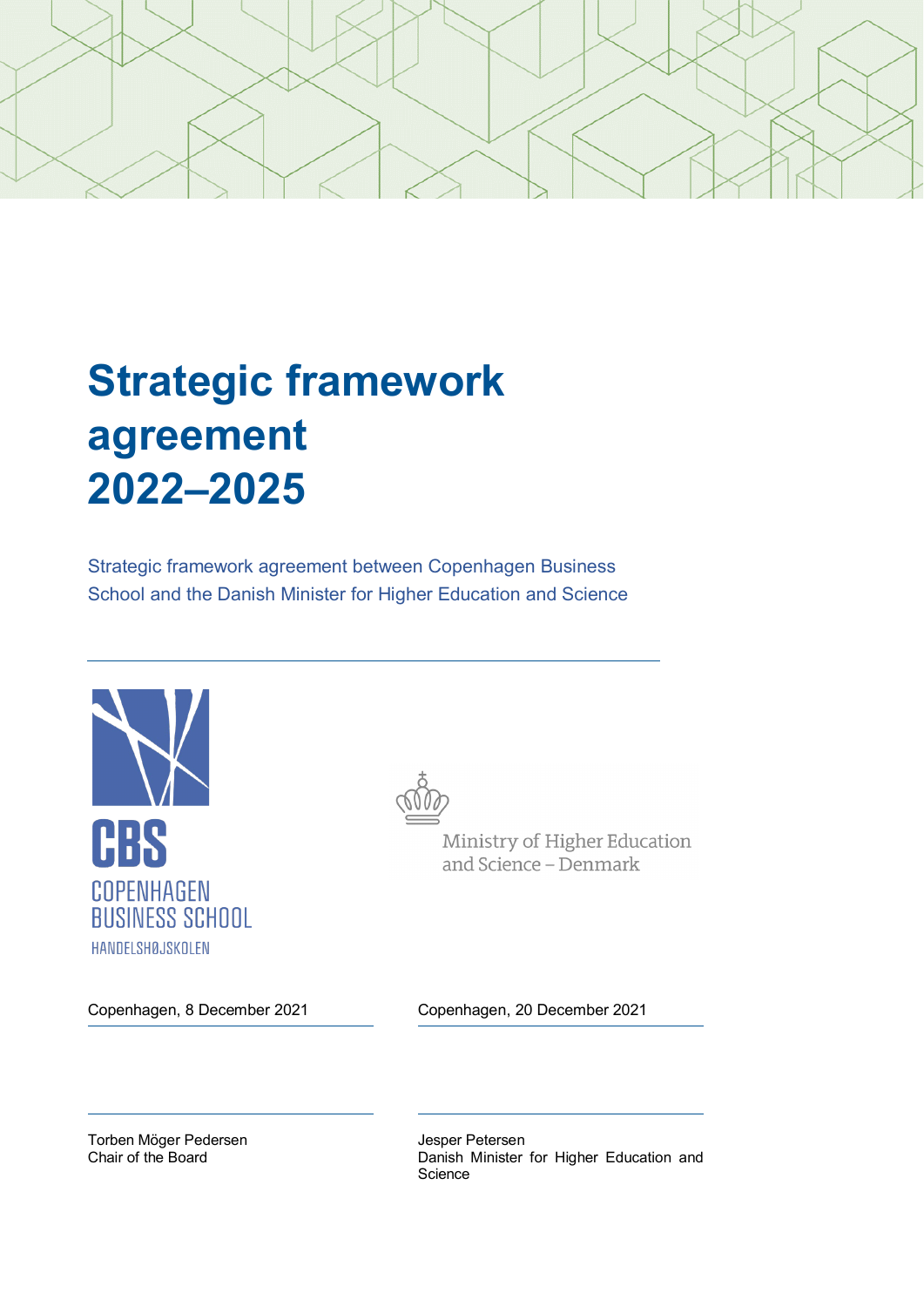

# **Strategic framework agreement 2022–2025**

The strategic framework agreement sets out strategic goals for Copenhagen Business School's core tasks.

## **Status and duration**

The strategic framework agreement is effective from 1 January 2022 to 31 December 2025.

Both the institution and the Minister may initiate renegotiation of the strategic goals if, for example, the financial conditions of the institution diverge significantly from what is presupposed, or if, owing to new challenges, it would be appropriate to modify the strategic goals in the agreement. Changes to the agreement must be agreed between the Board and the Minister.

#### **Reporting and follow-up on goal completion**

The institution submits an annual status report on performance regarding the goals of the framework agreement. The status report must include an overall evaluation of the prospects for goal completion, with documentation of progress with respect to the specified indicators. The status report must also include a description of measures implemented to support goal completion that clearly sets out the institution's basis for fulfilling the goals.

Indicators with accompanying specific data sources have been established for each strategic goal. If, during the term of the agreement, new relevant data sources are identified that can elucidate the progress made relating to a specific indicator, these may replace or supplement the data sources indicated in the agreement. The use of new data sources in the framework agreement requires the agreement of the parties.

Upon expiry of the agreement, the institution assesses the completion of each strategic goal by reviewing the progress made concerning each of the specified indicators in the strategic framework agreement, and also by describing the supporting measures implemented during the term of the agreement.

Based on the institution's report, the Ministry evaluates overall fulfilment of the goals of the framework agreement.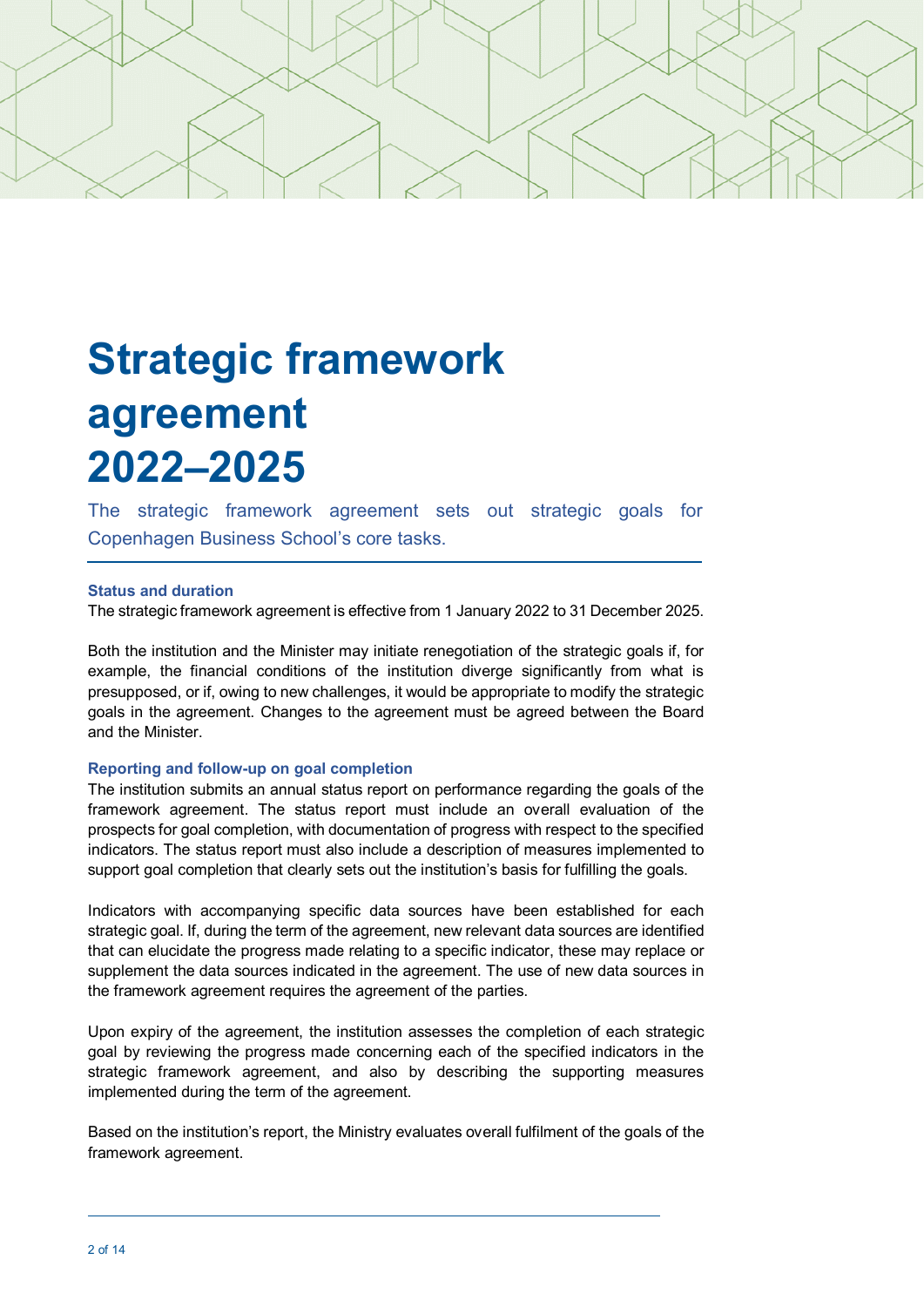## **Strategic goals in the framework agreement**

In 2020 the CBS Board of Directors officially adopted the university's new strategy *We transform society with business*.

The strategy builds on a number of CBS' current strengths, such as:

- Our highly sought-after research-based degree programmes, the popularity and success of which can be seen from the high number of applicants and the high rate of graduate employment in the business community
- The superior and steadily increasing quality of research at CBS, which is evident from the growing quality of scientific publications
- The flourishing international student and staff environment at CBS and its close links with the business community both on the degree programmes and in its research activities

At the same time the strategy puts CBS on a path towards even greater and more active responsibility for responding to and helping to resolve major issues and challenges in society. The green transition, digitalisation and a new world order are just some of the challenges which the business community is affected by but which it is also playing an essential part in solving. As a university serving the business community, CBS must play a pivotal role in this area.

The solutions require transformations within business and industry as well as society. And we at CBS – staff and students alike – need to be able to play our part by producing toplevel, relevant research, by training graduates and leaders with solid skills and transformational capabilities who have the courage to strike out and make a difference, and by encouraging staff and students to assume greater individual responsibility and actively help to bring about the necessary changes in business, industry and society.

To succeed, it is important that:

- We are bold, sharpen our ambition and raise the bar even higher when it comes to our research activities (both basic and applied research), taking as our starting point the major issues in society and joining forces with other academic fields, institutions and sectors
- Our graduates acquire strong research-based business skills and the transformational capabilities that the labour market and the business community are increasingly calling for and will need in the future
- We have a highly qualified, international staff and student body with even greater diversity in terms of gender, social background and origin
- We focus on sustainable teaching and academic environments and support the wellbeing and mental resilience of our students
- We work dedicatedly towards linking and facilitating mobility between different types of degree programmes so that as a society, we can develop and learn throughout our entire working lives anywhere in Denmark

Thus, during the term of the agreement from 2022 to 2025, CBS will focus on the following five strategic goals:

- 1. Ensuring that CBS' knowledge plays a part in solutions to big societal issues
- 2. Ensuring that CBS graduates acquire skills that match the future needs of the business community
- 3. Increasing diversity among staff and students at CBS
- 4. Fostering the academic development and wellbeing of CBS students
- 5. Ensuring that CBS promotes lifelong learning and leads the way in the development of the "learning society"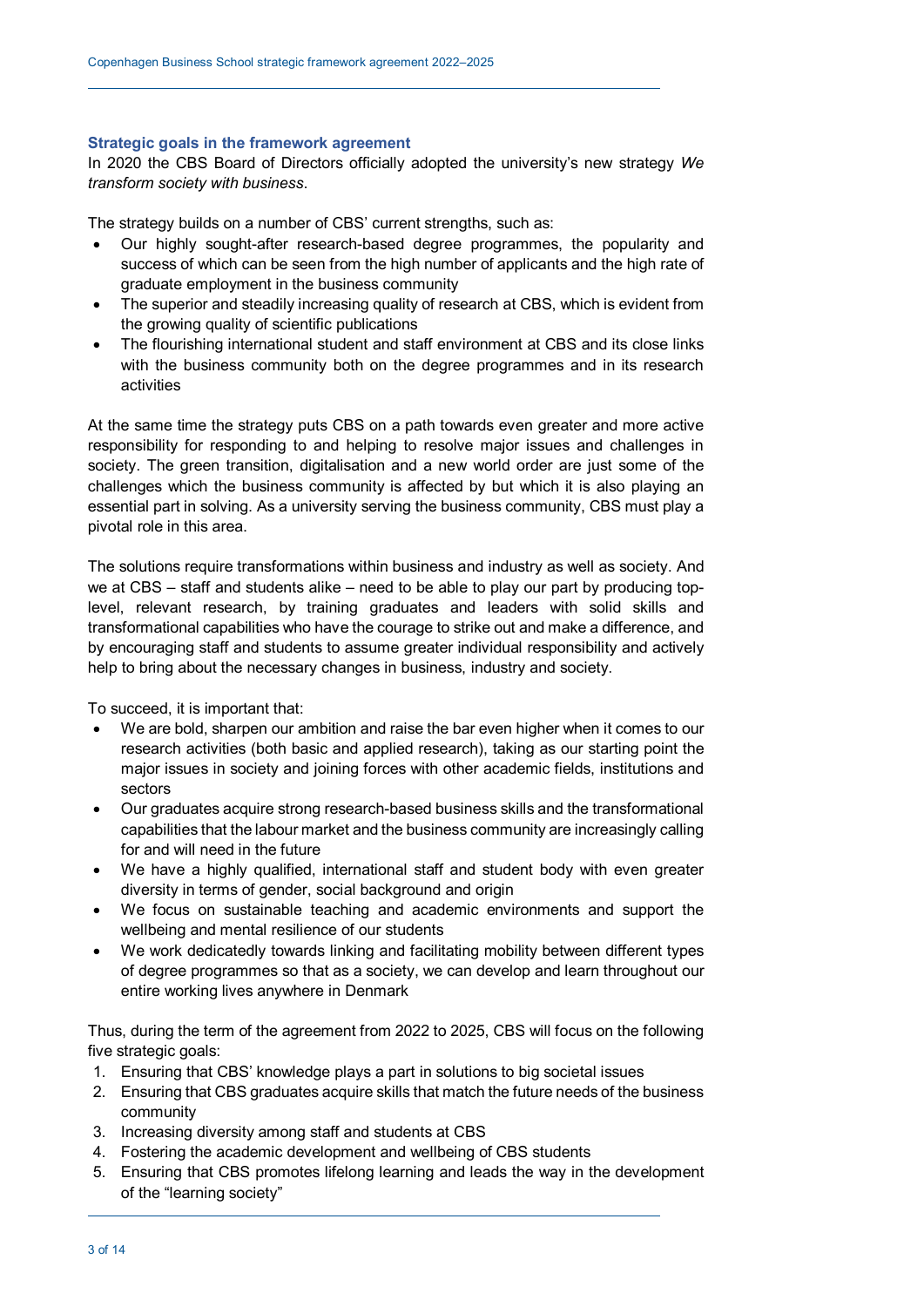It should be noted that the five strategic goals vary in focus and scope. Comparatively wideranging, the first two goals are both closely linked to CBS' core tasks. Accomplishing these goals will involve intensive use of the organisation's resources. The other three goals have a narrower focus and correspond in scope and use of resources more or less to one of the first two goals, which is why each of them will require fewer resources.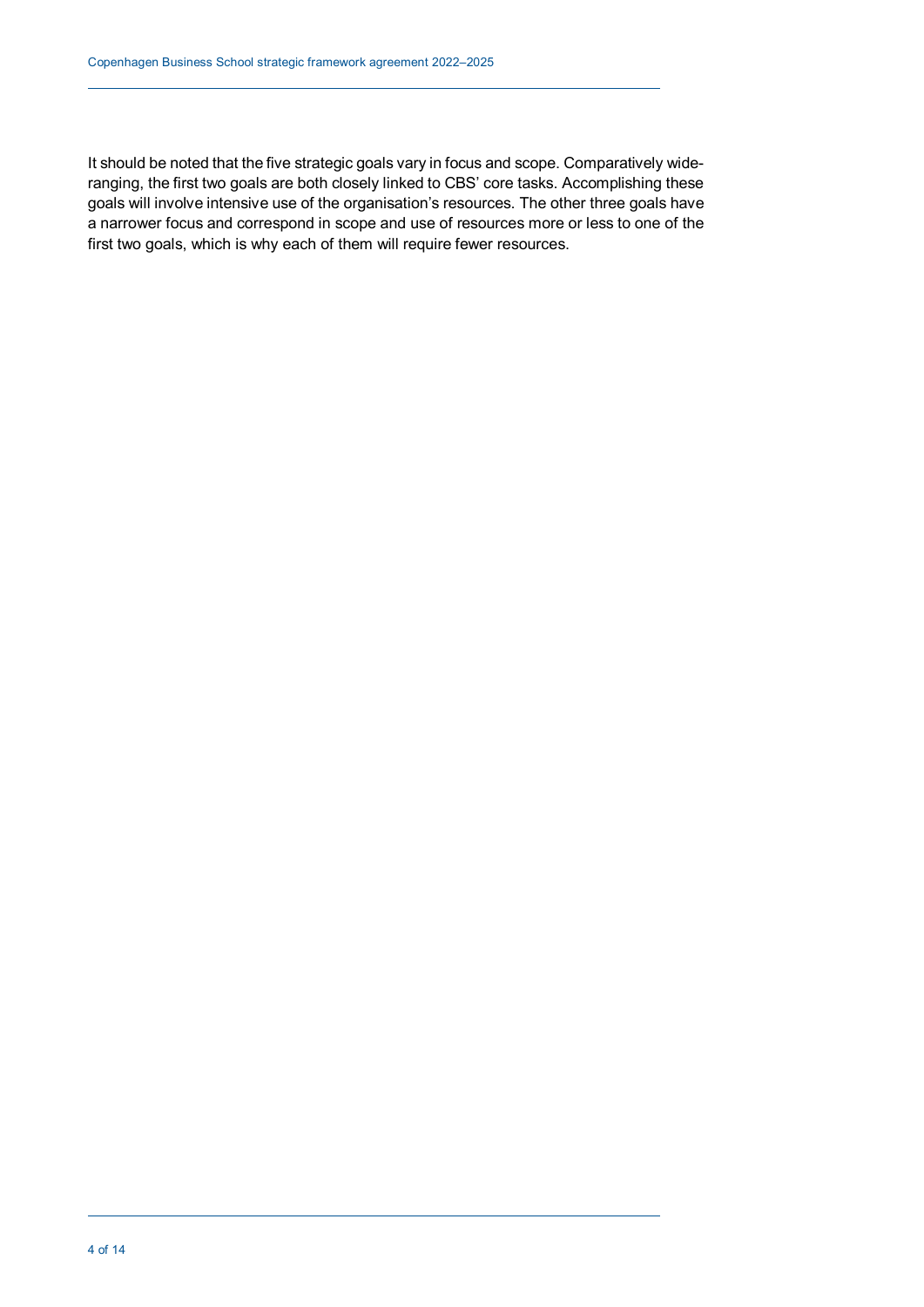#### **Ensuring that CBS' knowledge plays a part in solutions to big societal issues**

To achieve this goal, CBS wants to prioritise excellent disciplinary and interdisciplinary research that explores the big societal issues and challenges, including developing current incentive and administrative structures so that they provide more effective support for ambitious, larger-scale projects spanning different disciplines, institutions and sectors.

#### **Motivation and ambitions for the goal**

As a publicly funded research institution, we have a particular responsibility for developing our knowledge and bringing it to bear in the search for solutions to major societal issues and challenges such as the green transition and digitalisation of society. These are challenges that affect business and industry, which are simultaneously pivotal to the solutions. CBS, as an internationally recognised business school with Scandinavian roots, could contribute with solutions developed through our globally excellent business-oriented research.

Over the last decades CBS has systematically enhanced the quality of its research and is now an internationally high-ranking business school. [1](#page-4-0) However, despite the high standing of CBS' research programmes, this goal requires us to reach beyond that. CBS thus wants to continue to raise the quality of its monodisciplinary research, measured according to the number of academic articles in the two highest quality categories in the Academic Journal Guide (AJG). [2](#page-4-1)

CBS also wants to cross academic boundaries and work more across academic fields and sectors to make a bigger contribution to finding solutions to big societal issues that call for a broader approach. CBS wants to increase the number of its publications in the top crossdisciplinary journals outside the social sciences and humanities. At the same time, we need to boost knowledge collaboration to smooth the way and make it attractive for CBS' researchers and students to enter into large, cross-disciplinary, pioneering projects with other disciplines and sectors, in which CBS' researchers use their special profile to develop advanced solutions to the major societal issues and challenges of our time. Accordingly CBS expects to see a rise in the number of large-scale cross-disciplinary research projects with external partners and in the volume of external funding in general. Moreover, CBS also expects external stakeholders and staff to see CBS increasingly shouldering responsibility for and playing a part in solutions to major societal issues such as the green transition and digitalisation.

To achieve this goal, CBS must:

- Continue to prioritise and improve the quality of disciplinary and interdisciplinary research, as reflected in publications in top disciplinary and interdisciplinary journals
- Develop strategic cooperation across academic fields and in partnership with other institutions (e.g. DTU), private- and public-sector companies and foundations, and

<span id="page-4-0"></span> $1$  CBS' research is principally within the social sciences. Currently ranked among the 55 best universities in the world, CBS is the best university in Scandinavia in the QS World University Rankings by Subject 2021: Social Sciences and Management. Source: https://www.topuniversities.com/university-rankings/university-subjectrankings/2021/social-sciences-management

<span id="page-4-1"></span><sup>&</sup>lt;sup>2</sup>AJG lists recognised, peer-reviewed journals that are particularly relevant to business schools.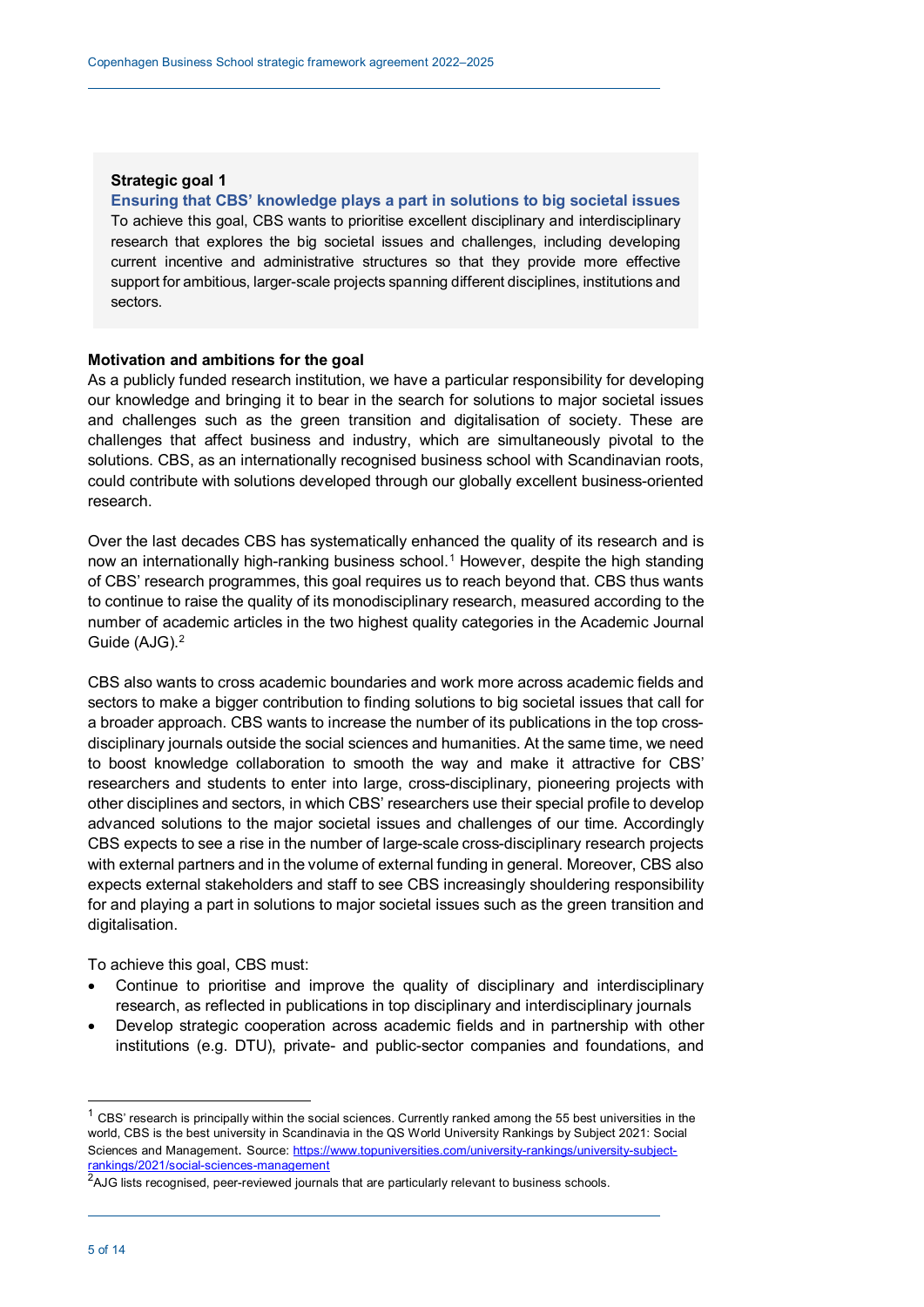other innovation stakeholders, thus effectively pooling knowledge to develop solutions to the major issues of relevance to the business community and society

• Create structures and incentives at CBS that promote ambitious ideas and large-scale cross-disciplinary projects and an entrepreneurial mindset, as well as foster a more adventurous spirit by, for example, further developing CBS'  $REEAD<sup>3</sup>$  $REEAD<sup>3</sup>$  $REEAD<sup>3</sup>$  model and strengthening support for external project applications and administration

## **Basis for evaluating goal completion**

Goal completion is based on an overall evaluation of the impact that has been achieved when the term of the agreement expires. When evaluating goal completion, the concluding status report is taken into consideration, which (see above) includes documentation of progress regarding the specified indicators and details of the supporting activities that have been carried out.

Contribution by CBS to top-quality monodisciplinary and interdisciplinary research

- Number of publications in recognised journals rated 4 on the AJG list (baseline 2020: 67 articles per year on average for 2018–2020; source: Pure; determined annually for a rolling three-year period)
- Number of publications in recognised journals rated 4\* on the AJG list (baseline 2020: 41 articles per year on average for 2018–2020; source: Pure; determined annually for a rolling three-year period)
- Qualitative reporting on research articles outside of the humanities and social sciences (baseline 2022; reported in the 2022 status report; determined annually) [4](#page-5-1)

Acquisition by CBS of more large interdisciplinary research projects with external partners

- Number of new projects with total funding exceeding DKK 20 million, of which at least DKK 2 million is allocated to CBS (baseline 2020: seven projects; source: Navision Stat; evaluated annually)
- Total acquisition of external research funding (pledged funding) (baseline 2020: DKK 162 million per year on average for 2018–2020; source: Navision Stat; determined annually for a rolling three-year period)

More responsibility taken on and input provided by CBS towards finding solutions to major societal challenges seen from the stakeholder perspective

- "On a scale of 1 to 5, to what extent do you agree with the following: CBS takes on responsibility for helping to find solutions to major societal challenges?" (baseline 2021: 2.5 on a scale of 1 to 5; source: CBS stakeholder analysis report; re-evaluation due in 2024)
- "CBS takes on responsibility for and contributes towards addressing major societal issues and challenges." (baseline 2021: 3.7 on a scale of 1 to 5; source: CBS, 2021 Psychosocial Working Environment Survey; re-evaluation due in 2023)

<span id="page-5-0"></span> <sup>3</sup> The **R**esearch, **E**ducation, **E**xternal funding, **A**cademic citizenship and **D**issemination (REEAD) model uses a set of criteria to describe what CBS expects of each member of academic staff and the requirements for transferring from one job category to another (from PhD student to professor).

<span id="page-5-1"></span><sup>4</sup> CBS originally wanted to report on Bibliometric Research indicator (BFI) articles at BFI levels 2 and 3 outside of the humanities and social sciences. Since, pursuant to the agreement on basic research funding of 3 December 2021, BFI has been discontinued, it will not be possible after all to use this data source.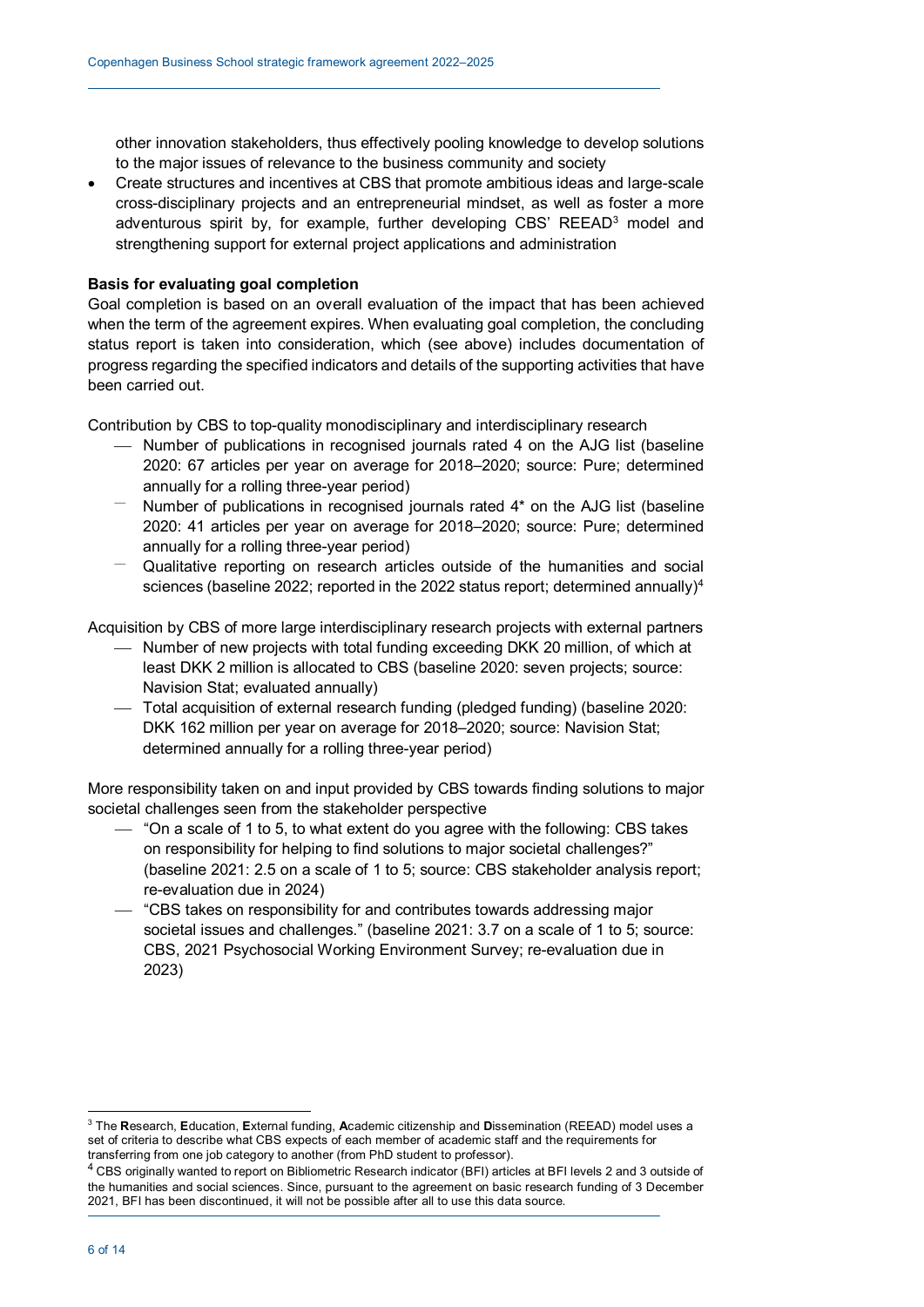# **Strategic goal 2 Ensuring that CBS graduates acquire skills that match the future needs of the business community**

To achieve this goal, CBS wants to improve the quality and relevance of its programmes through new learning targets and competence development by ensuring a high level of fundamental research-based business skills on all of CBS' degree programmes and by developing and including transformational capabilities on all of CBS' degree programmes (implementation of Nordic Nine).

#### **Motivation and ambitions for the goal**

CBS graduates are sought-after and valuable to the business community and thus need to be equipped with skills that match current and future needs. CBS graduates will increasingly be expected to play a role and lead the way in the necessary transformations, and this means that the fundamental research-based business skills for which our graduates are known today must continue to be honed. It also means that graduates must be capable of taking responsibility and adopting a more system-oriented approach and must be able to activate their expertise in combination with other disciplines (e.g. science, technology, engineering and mathematics) and in different contexts, so that they can play a part in developing solutions to complex future issues such as the green transformation of society.

To accommodate these future needs of employers, CBS, in close cooperation with around 3000 stakeholders, has devised nine institutional learning goals – called the Nordic Nine *–* which balance the need for high-level research-based business skills with broader human skills and transformational capabilities.

To achieve this goal, Nordic Nine will be implemented in the coming years across the entire range of CBS degree programmes – bachelor's and master's alike – to ensure that CBS graduates can meet the needs of the future, measurable in terms of low unemployment and how employers view their skills. In addition to revising competence profiles and learning targets for all the programmes, there will be a need for various supplementary measures with a view to improving research-based, transformational teaching and to developing teaching skills to ensure the effective implementation of Nordic Nine.

- Revise competence profiles and teaching goals to integrate Nordic Nine into all degree programmes (about 50) and into all course descriptions (around 1400) at CBS
- Develop CBS' teaching practice and quality by implementing a national framework for teaching certification that ensures both incentives for good teaching and also the systematic recognition and development of pedagogical skills
- Create linked course packages that can be applied across the programmes and which can help to ensure a uniformly high level and that basic business skills re more strongly oriented towards research
- Devise and implement more transformational elements in the programmes, also developing the necessary teaching rooms and facilities
- Devise and implement a new model for teaching evaluation that includes peer feedback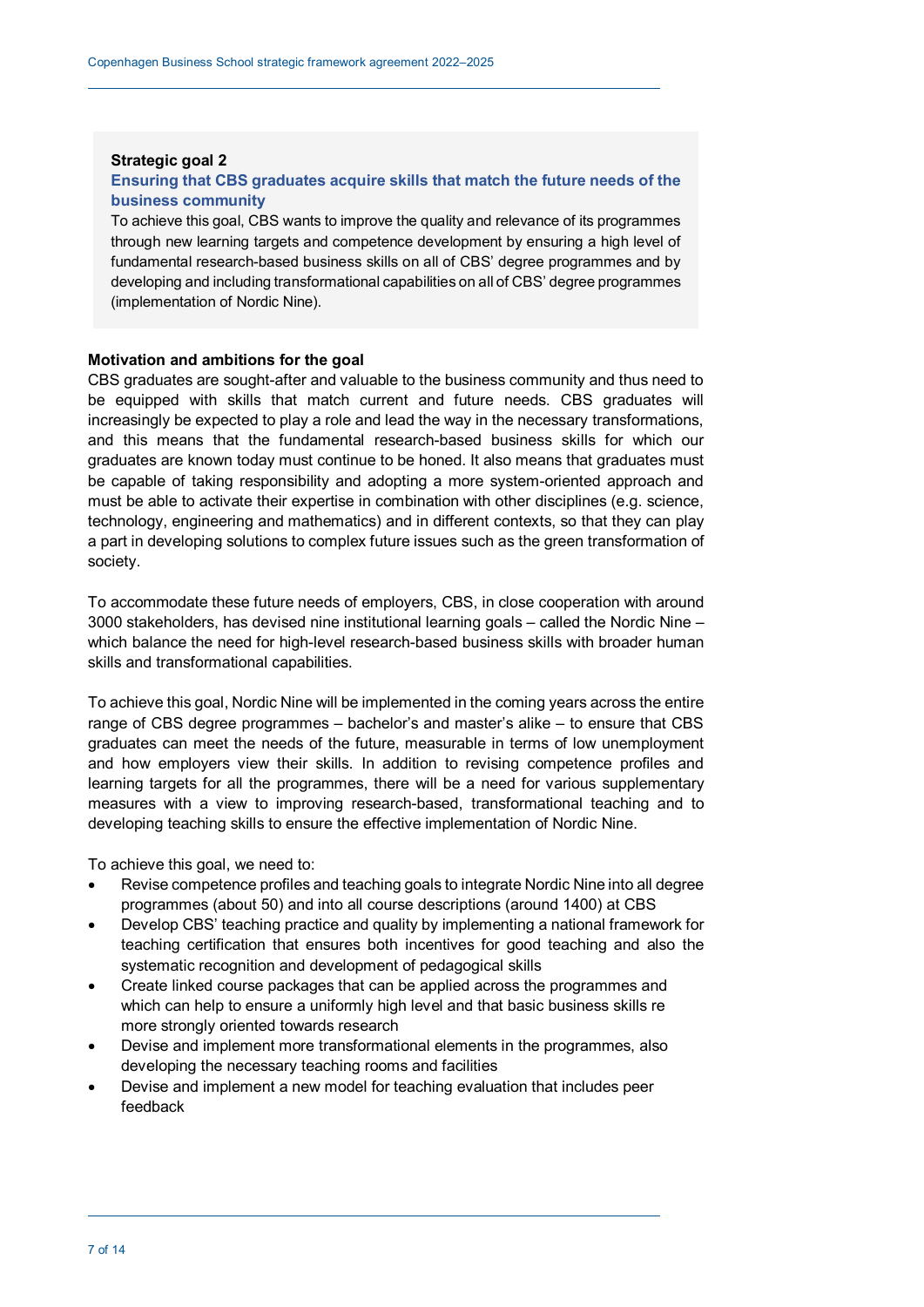Goal completion is based on an overall evaluation of the impact that has been achieved when the term of the agreement expires. When evaluating goal completion, the concluding status report is taken into consideration, which (see above) includes documentation of progress regarding the specified indicators and details of the supporting activities that have been carried out.

Continued low unemployment rate among CBS graduates and continued demand for graduates in the private sector

- $\overline{ }$  Graduate unemployment, 4<sup>th</sup>–7<sup>th</sup> quarter after completion of degree programme (baseline 2020: 5.6 percent; source: Danish Ministry of Higher Education and Science's data warehouse)
- Proportion of graduates employed in the private sector (baseline 2020: 87 percent; source: Danish Ministry of Higher Education and Science's data warehouse)

Growing perception among employers that CBS graduates possess fundamental business skills and transformational capabilities

- $-$  "On a scale of 1 to 5, how do you rate the business skills of CBS graduates?" (baseline 2021: 3.9 on a scale of 1 to 5; source: CBS Stakeholder Analysis Report; re-evaluation due in 2024)
- "On a scale of 1 to 5, how do you rate the transformational capabilities of CBS graduates?" (baseline 2021: 3.2 on a scale of 1 to 5; source: CBS Stakeholder Analysis Report; re-evaluation due in 2024)

Improvement of research-based, transformational teaching at CBS

- Number of students enrolled on courses with signature course packs, which are linked course packages intended to boost the research-based approach and fundamental business skills across CBS programmes (baseline 2020: 0 students; source: Study Administrative System (STADS)/course catalogue; determined annually)
- Proportion of scheduled teaching hours completed by academic staff, see post structure for academic staff (baseline 2021; baseline to be established in 2022; source: Danish Ministry of Higher Education and Science's data warehouse, determined annually)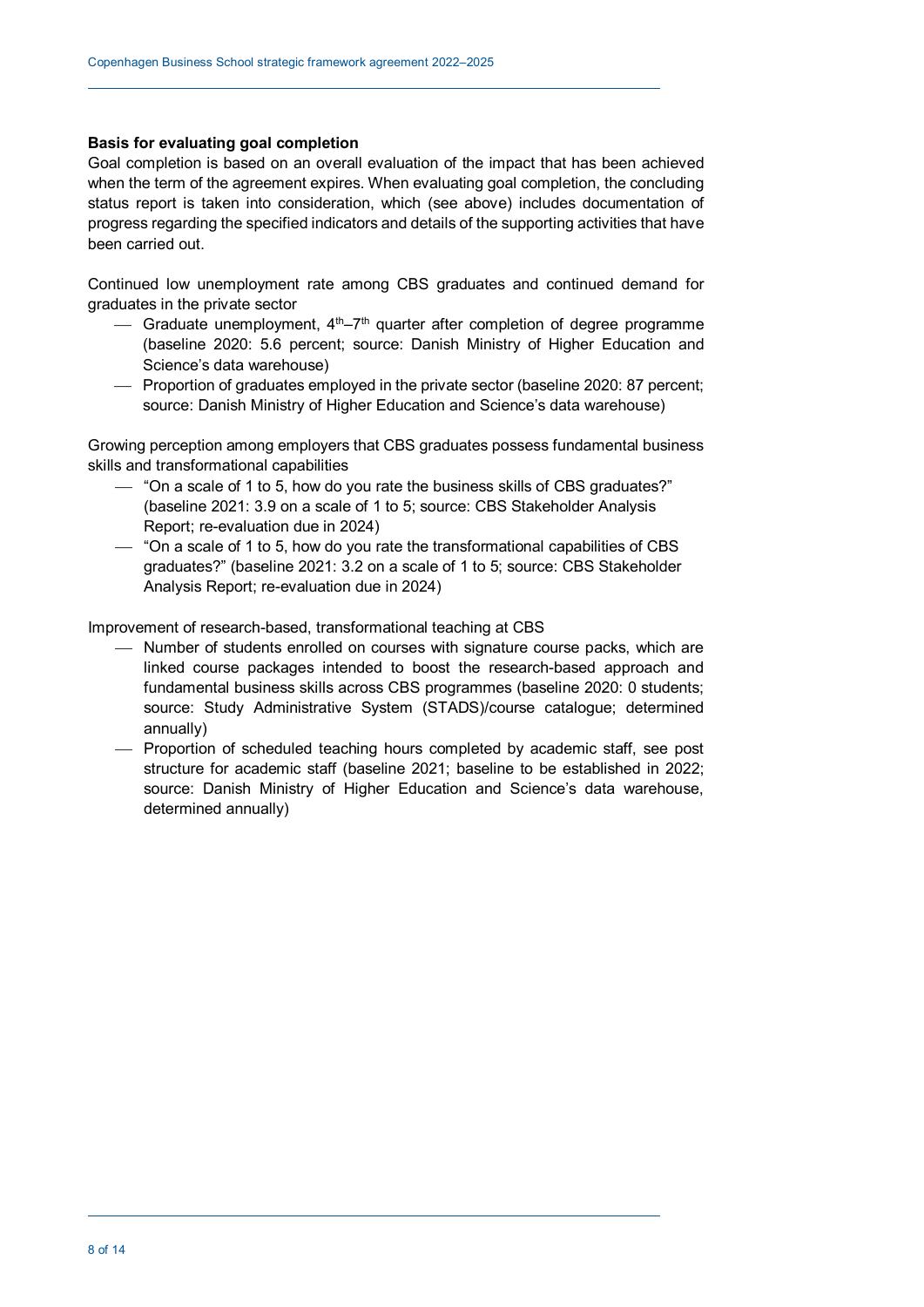#### **Increasing diversity among staff and students at CBS**

To achieve this goal, and thus make better use of the talent available in society, CBS wants to step up and review recruitment efforts and endeavours to improve equality in relation to both staff and students.

#### **Motivation and ambitions for the goal**

For a number of years CBS has purposefully recruited top national and international staff and attracted talented students from Denmark and abroad. As a result we have a strong international environment with 40 percent of our academic staff and 28 percent of our fulltime students coming from an international background. At the same time CBS' programmes are currently among the most sought-after in Denmark.

Nonetheless CBS identifies a number of challenges in relation to diversity, such as a low proportion of female associate professors and professors, a low proportion of male staff in the majority of the administrative units, a gender imbalance on some degree programmes, and a limited geographical and socio-economic spread in student admissions.

For CBS to be able to fulfil the ambitions of its new strategy and the expectations of society and the business community, the university must attract a broad range of talented students and staff. We therefore need to focus on improving diversity among both students and staff without compromising on quality to allow us to make better use of the talent available in society.

- Continue to focus on boosting recruitment of academic staff at the highest international level by, for example, professionalising recruitment processes and providing supporting structures, such as spouse programmes, externally funded professorships and talent tracks
- Develop and implement an action plan for gender equality that covers academic and administrative staff, as well as the degree programmes, and which will include initiatives to promote diversity in our staff hiring and student admissions policies and the development of (alternative) career paths so that multiple talents can be harnessed and retained
- Boost cooperation with other types of education institutions (both secondary and higher education programmes), particularly in Region Zealand, with the aim of ensuring a linked education system with multiple entry and exit points that serves to boost diversity in student admissions to CBS and generally raise education levels outside the Capital Region of Denmark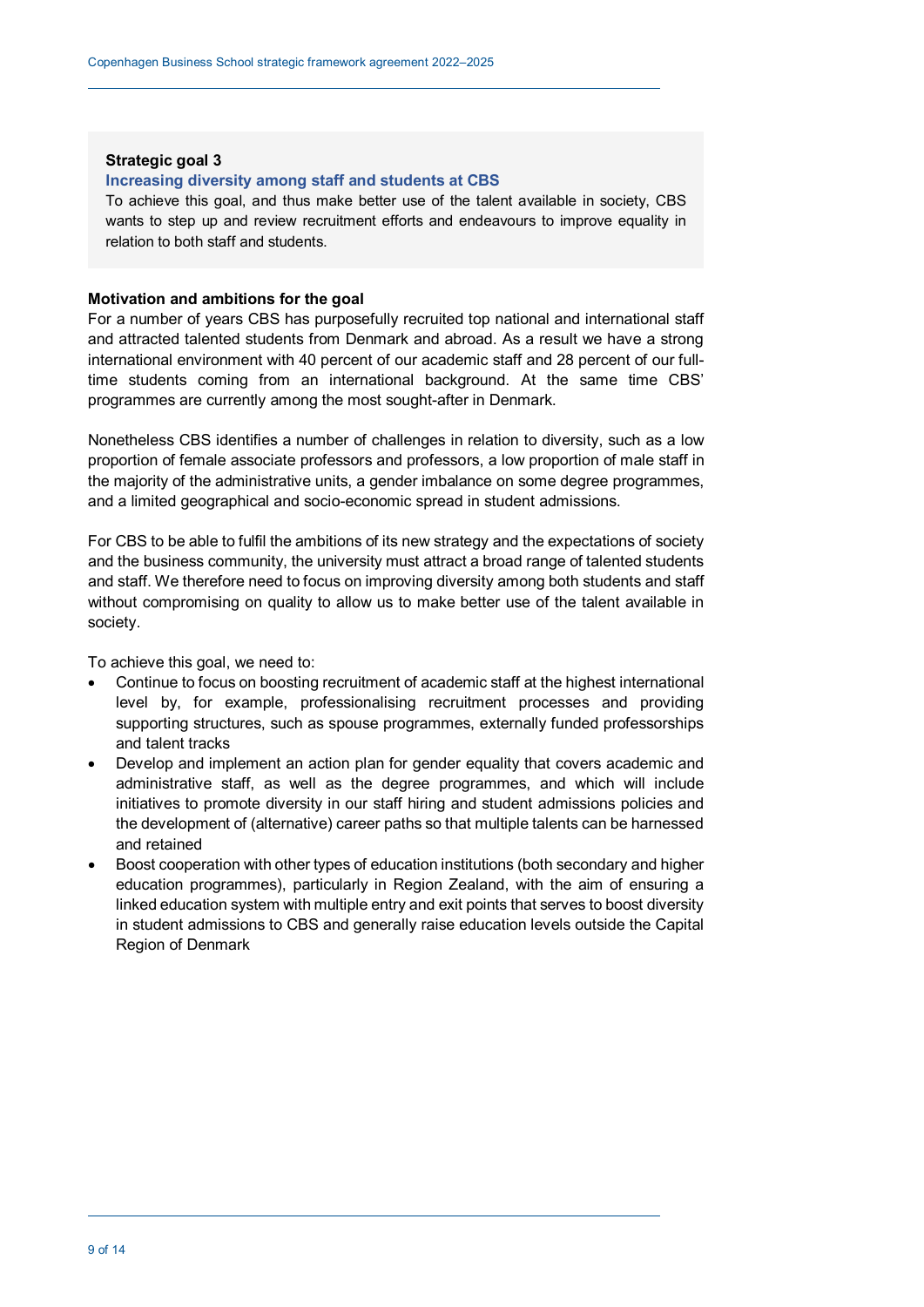Goal completion is based on an overall evaluation of the impact that has been achieved when the term of the agreement expires. When evaluating goal completion, the concluding status report is taken into consideration, which (see above) includes documentation of progress regarding the specified indicators and details of the supporting activities that have been carried out.

Greater diversity among students on CBS' regular degree programmes

 A diverse student population measured in terms of entry qualifications and socioeconomic background (baseline 2021: baseline to be established in 2022; source: STADS, Danish Ministry of Higher Education and Science's data warehouse; determined annually) [5](#page-9-0)

More recruitment of highly qualified staff from diverse backgrounds to CBS

- Diversity among CBS staff, measured in terms of gender, age, nationality, academic background (baseline 2021: baseline to be established in 2022; source: CBS Human Resources; determined annually)[6](#page-9-1)
- Recruitment of academic staff at a high international level (baseline 2022: baseline to be established in 2022; source: CBS Human Resources, Scopus; determined annually $)^7$  $)^7$

Development of new forms of cooperation between CBS and other education institutions on Zealand, focusing on easy transition and a linked education system

 Qualitative reporting on new forms of cooperation with other education institutions on Zealand (baseline 2022: reported in 2022 status report; determined annually)

j

<span id="page-9-0"></span><sup>5</sup> This data source is defined based on Simpson's Diversity Index (SDI), which is an expression of the diversity in a given population assigned a value of between 0 and 1. The closer the indicator is to 1, the greater the diversity regarding the chosen variables comprising the indicator.

<span id="page-9-1"></span><sup>6</sup> See footnote 5.

<span id="page-9-2"></span><sup>7</sup> This data source is a calculated value involving publication points adjusted according to post category. The points are weighted. Likewise the post is weighted, and seniority is taken into account. An average is calculated (indicator value) for all recruited staff.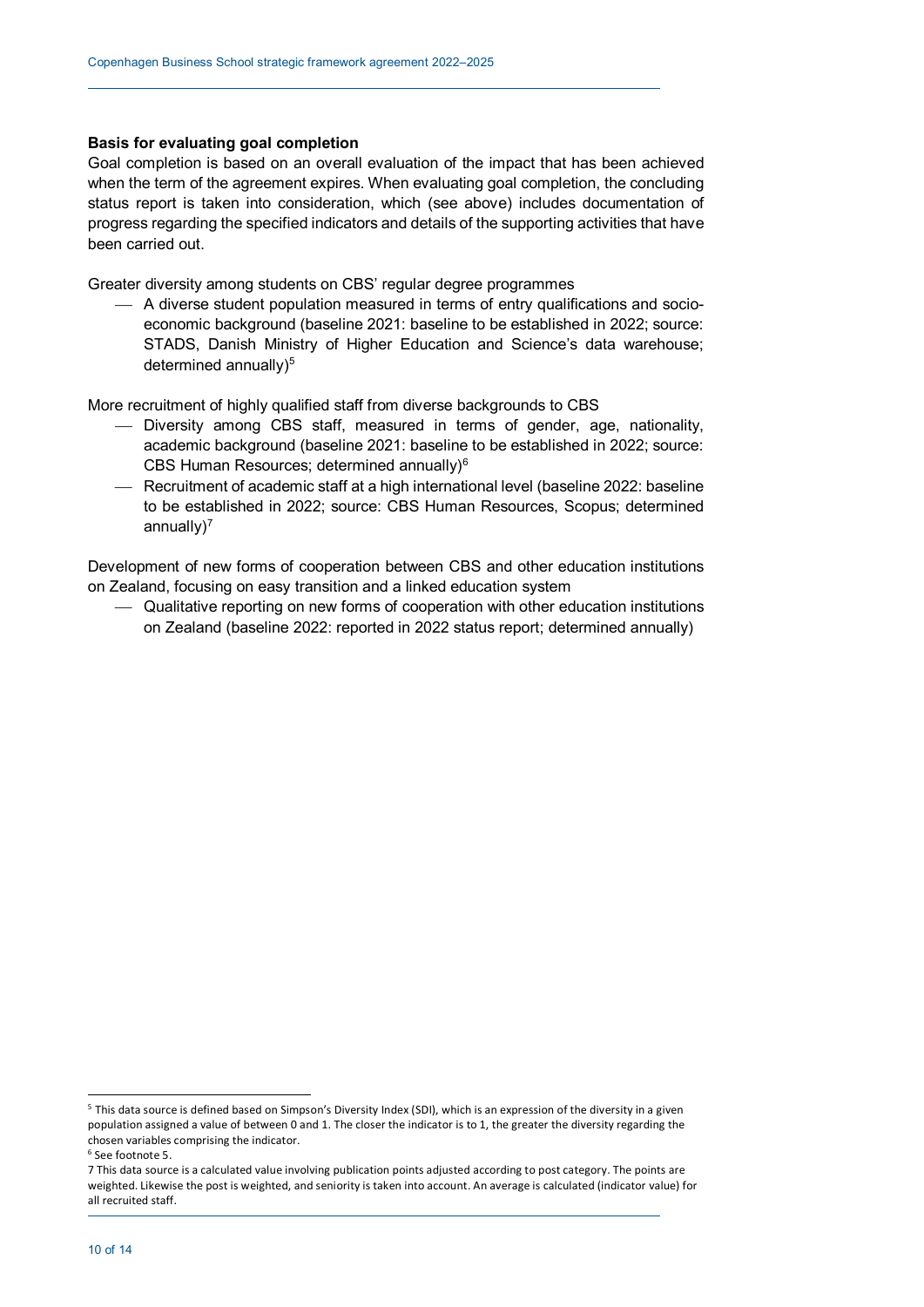#### **Fostering the academic development and wellbeing of CBS students**

To achieve this goal, CBS wants to develop various tools, structures and communities to boost academic motivation and social wellbeing among its students, with a view to also ensuring significant learning outcomes and solid academic development over the course of their studies.

#### **Motivation and ambitions for the goal**

The students' academic motivation and social wellbeing are essential to good learning outcomes and solid academic development. Many students today experience considerable individual pressure from the weight of expectations from, e.g. family, friends, their study course and social media. This pressure can lead to a decline in social wellbeing and motivation, which can be compounded by a lack of awareness of how they as students can bring their knowledge to bear in a societal context.

CBS cannot and should not remove the many expectations, but as an education institution we need to be better at helping the students to manage them. We can develop tools, structures and communities that can act as a counterweight to the pressure being experienced and help to stimulate and develop the students' academic motivation and social wellbeing on the programmes. This can lead to greater study intensity and greater learning outcomes, which also help to retain the students.

Implementation of Nordic Nine (see goal 2) is a concrete example of such a community. Sharing clearly defined competences with fellow students creates cohesion, just as referring to competences that are unique to all graduates from CBS fosters a sense of attachment to the study programme and institution.

Nordic Nine also involves working directly in the individual subjects by articulating what students learn at CBS and how they can contribute in a societal context. This allows students to view their degree programmes in a larger, more meaningful context and can help to boost individual academic motivation and social wellbeing.

With this goal we expect a long-term change in the students' learning outcomes and their academic development. However we think it will be difficult to measure the concrete development during the first years, which is why, regarding the indicators for the coming years, we aim to maintain the existing relatively high level at CBS.

- Implement and institute Nordic Nine (see goal 2) as a common and unique set of competences for CBS graduates
- Develop an internal structure for prevention and work with wellbeing, including rolling out a number of student-oriented projects under five overarching themes: transitions and choices; academic communities; social communities; motivation; and compassion, all of which focus on improving academic motivation and social wellbeing for the students
- Develop and roll out courses on study ethics to support the students' academic practice
- Educate on and offer various methods of self-reflection, including inspiration and exercises for managing pressure and challenges and how to take short breaks to create more breathing space between thoughts. Ways of doing this might be, *for example,* meditation, mindfulness, yoga or other physical exercise.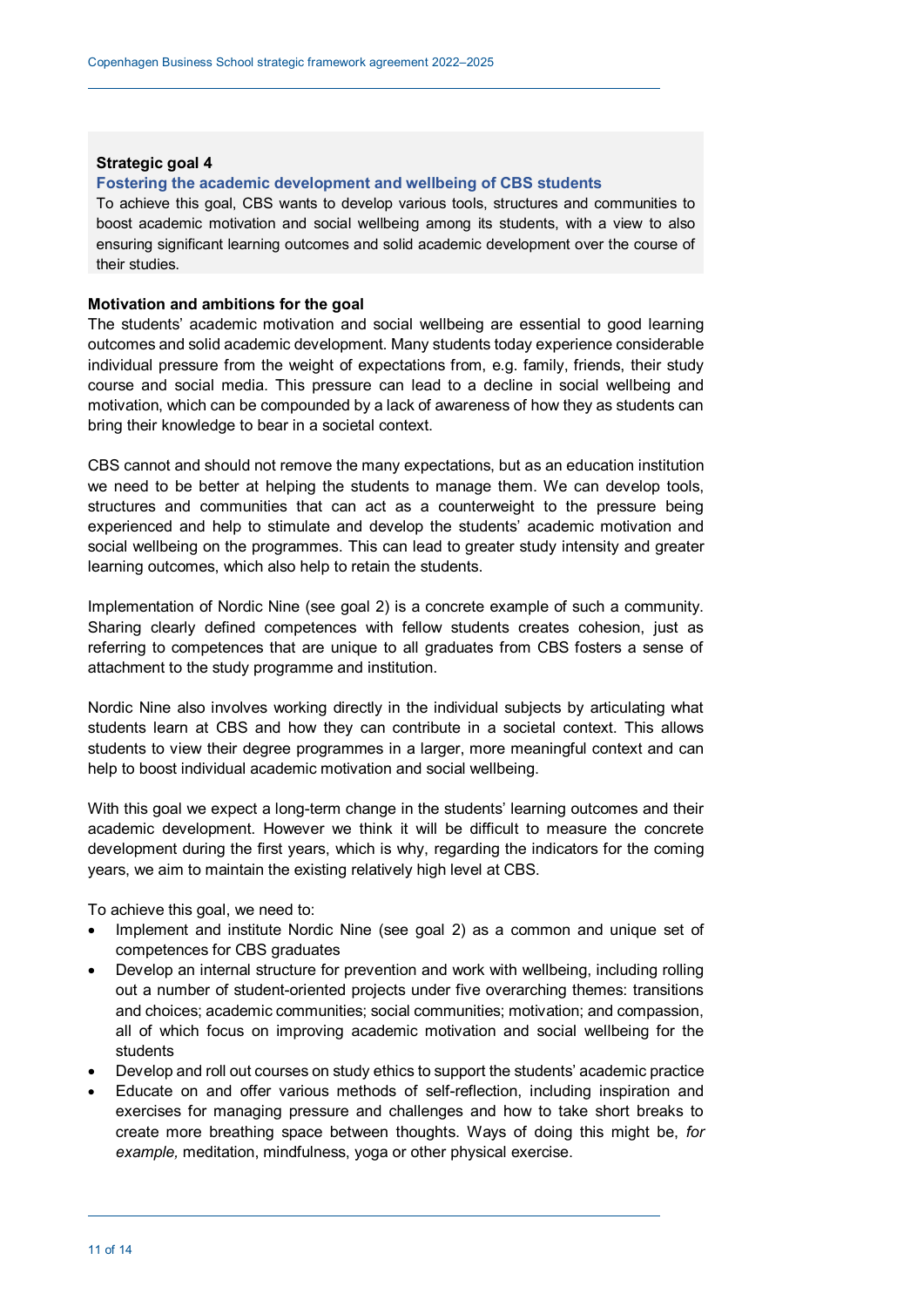Goal completion is based on an overall evaluation of the impact that has been achieved when the term of the agreement expires. When evaluating goal completion, the concluding status report is taken into consideration, which (see above) includes documentation of progress regarding the specified indicators and details of the supporting activities that have been carried out.

Better prioritisation and completion of studies by CBS students

- "How many hours did you spend on lessons, independent study and practical exercises during a typical week this semester?" (baseline 2020: 32 hours a week (median); source: Danish Ministry of Higher Education and Science, nationwide student survey (Danmarks Studieundersøgelse); conducted in uneven years)
- Dropout rate during the first year of studies (baseline 2020: 9.6 percent for bachelor's students and 2.7 percent for master's students; source: Danish Ministry of Higher Education and Science's data warehouse)
- Proportion of bachelor's and master's degrees completed within the standard period of time (baseline 2020: 70 percent; source: Danish Ministry of Higher Education and Science's data warehouse)

Continued high learning outcomes for CBS students

 "My learning outcomes from the teaching are high." (baseline 2020: 3.9 for bachelor's students, 4.0 for master's students on a scale of 1 to 5; source: Danish Ministry of Higher Education and Science, nationwide student survey (Danmarks Studieundersøgelse); conducted in uneven years)

Continued sense among CBS students of wellbeing and quality on their degree programmes

- $-$  "I feel confident that I can manage what is expected of me on my degree programme." (baseline 2020: 3.8 for bachelor's students and 3.9 for master's students on a scale of 1 to 5; source: Danish Ministry of Higher Education and Science, nationwide student survey (Danmarks Studieundersøgelse); conducted in uneven years)
- "Overall the quality of my degree programme is high." (baseline 2020: 4.2 for bachelor's students and 4.2 for master's students on a scale of 1 to 5; source: nationwide student survey (Danmarks Studieundersøgelse); conducted in uneven years)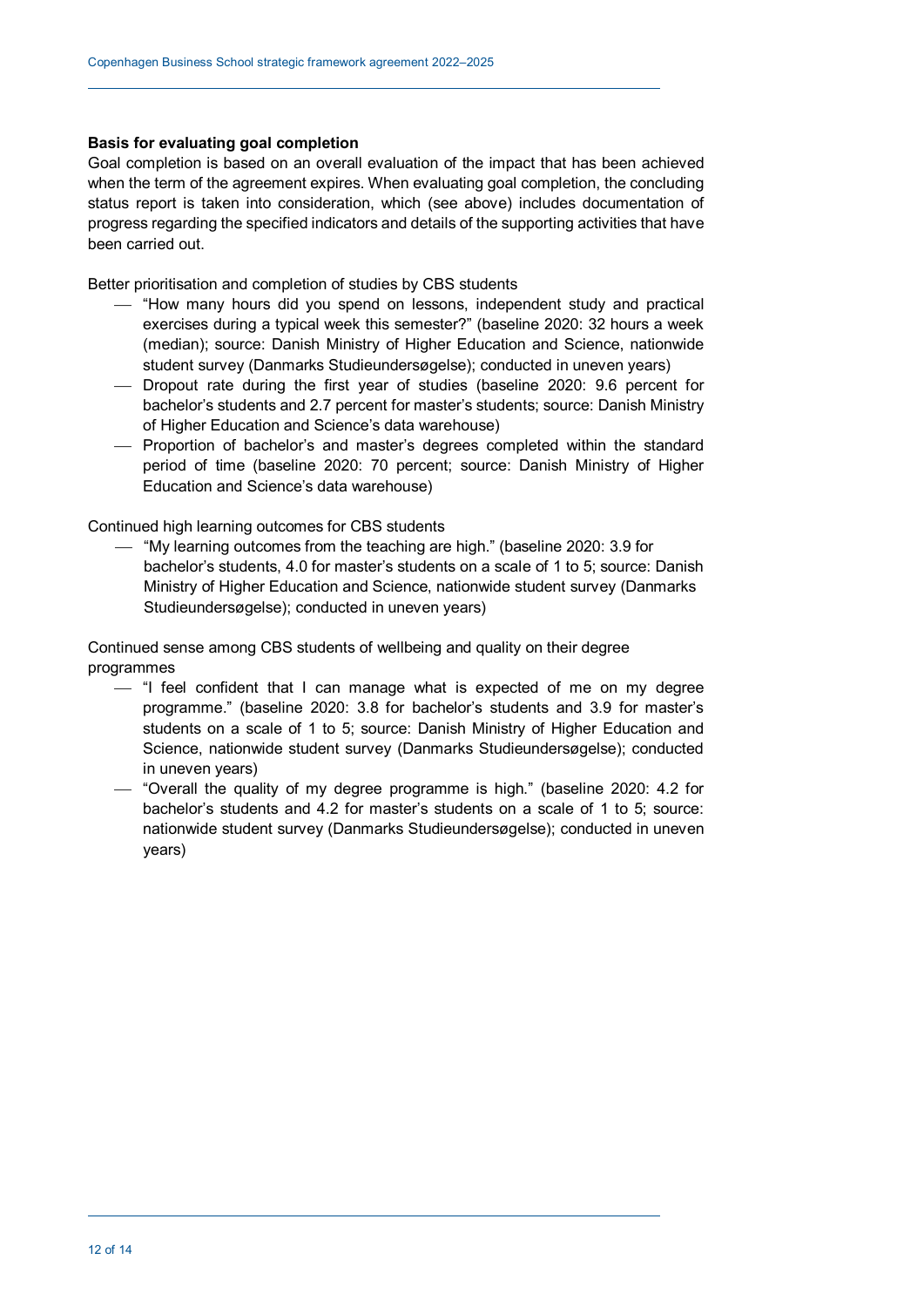# **Ensuring that CBS promotes lifelong learning and leads the way in the development of the "learning society"**

To achieve this goal, CBS wants to increase activities within its existing continuing and higher education portfolio. At the same time CBS wants to join forces with the business community, other institutions and other partners to create opportunities for better connectivity and to ease the transition between different types of programmes, with the aim of providing education and upskilling opportunities throughout a lifetime.

#### **Motivation and ambitions for the goal**

Despite CBS' standing today as one of the country's leading providers of research-based continuing and higher education programmes, there is still large, unused potential for expanding this activity and making the transition between education and employment smoother than it is today. The vast majority of students at CBS complete a five-year study programme, most of them never to return – or if they do, certainly not because of a systematic approach to lifelong learning. This is partly a reflection of the general education model in Denmark, where we pursue our education for the most part early on in life and there is no easy passage between different education programmes. This model falls short of the competence requirements of the future, where we can expect to experience the continuous need for further development and education. This must take place in close connection with business and industry and be flexible in terms of time and place. Today we often talk of the need for lifelong learning, but we still lack a model for ensuring this as a society.

Taking our solid range of continuing and higher education programmes as a basis, CBS wants to use this goal to improve lifelong learning and to spearhead the development of the "learning society". CBS' long-term ambition is for Denmark to have an education system with multiple entry points, exit points and bridges so that initial choices made during primary education do not end up determining an individual's education and employment paths for the rest of their lives.

CBS thus wants to increase activity within its existing portfolio of continuing and higher education programmes by increasing the number of students and introducing new programmes, as well as develop future concepts for lifelong learning (in close collaboration with other education institutions, business and industry, and other stakeholders).

- Enlarge and renew CBS' present range of continuing and higher education programmes
- Develop initiatives for attracting more students to existing and new programmes, including increasing CBS' digital presence in the field
- Conduct exploratory studies of continuous and flexible continuing and higher education programmes in cooperation with the business community and involving programme and learning elements from other institutions and partners
- Develop a concept for research-based lifelong learning that can form the foundation for promoting lifelong learning and developing the learning society